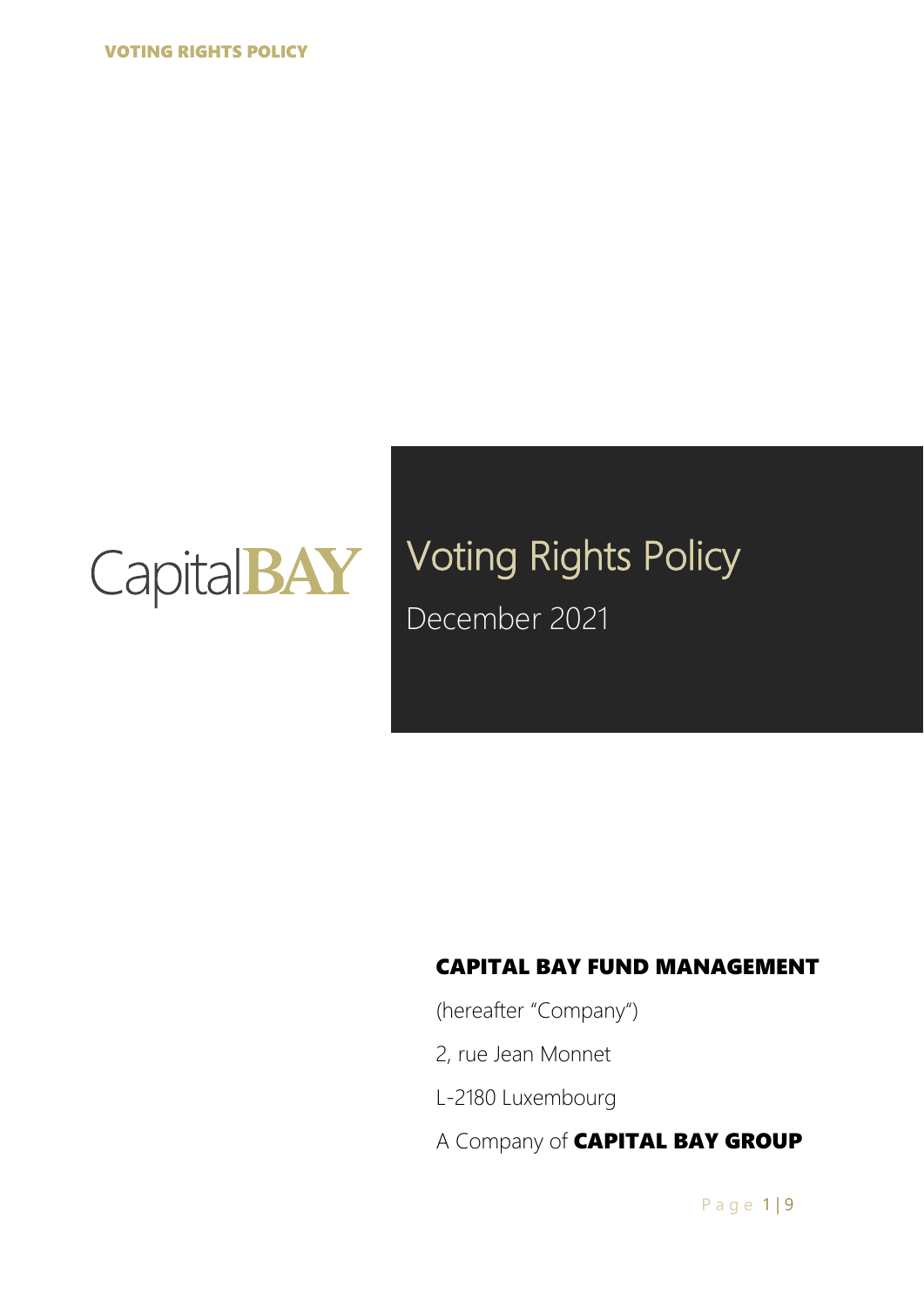

# Contents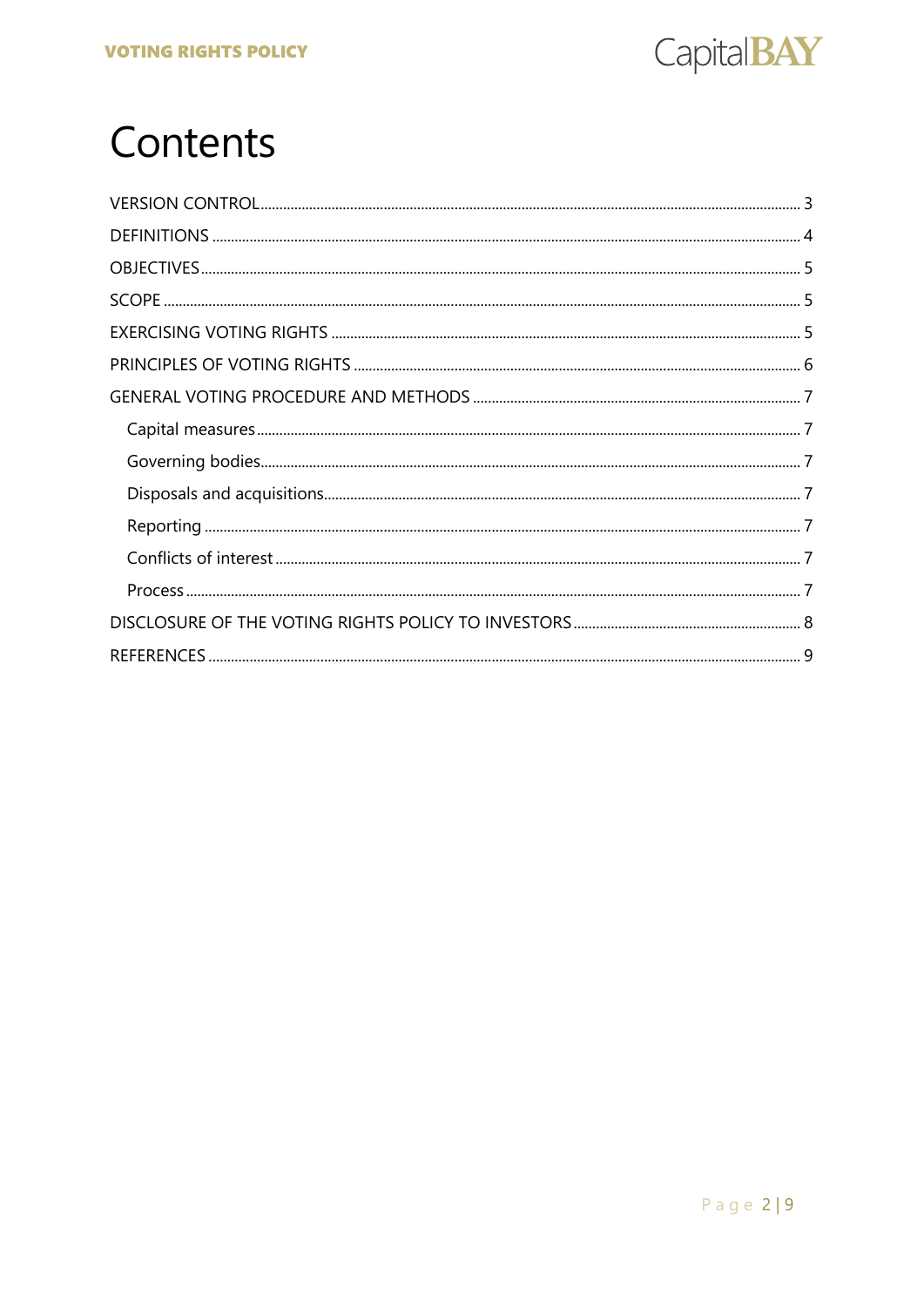

## <span id="page-2-0"></span>VERSION CONTROL

The Voting Rights Policy shall be reviewed and updated by the Board on a regular basis or at least once a year, or upon:

- Material changes in standard practices and governance;
- Changes in the AIF(s) issuing documents;
- Additional AIF(s) or new compartments of existing AIF(s).

| <b>VERSION</b><br><b>NO</b> | <b>EFFECTIVE</b><br><b>DATE</b> | <b>DETAILS</b>           |
|-----------------------------|---------------------------------|--------------------------|
| $V$ 1.0                     | 01/10/2019                      | Inception                |
| $V$ 1.1                     | 01/12/2020                      | Annual review and update |
| $V$ 1.2                     | 01/12/2021                      | Annual review and update |
|                             |                                 |                          |
|                             |                                 |                          |
|                             |                                 |                          |
|                             |                                 |                          |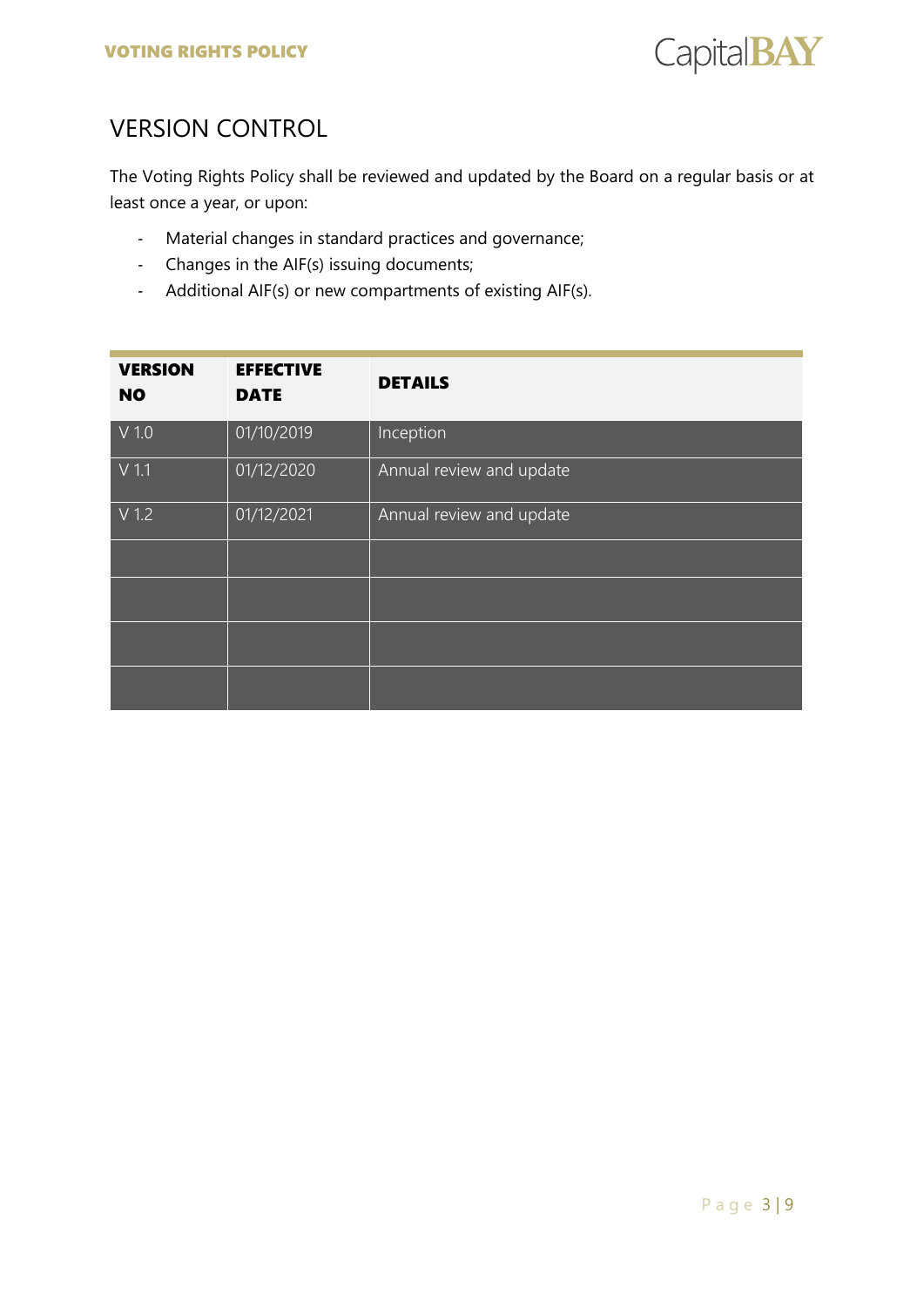

## <span id="page-3-0"></span>DEFINITIONS

| <b>Company</b>              | Capital Bay Fund Management                                                                                                                                                                                                              |
|-----------------------------|------------------------------------------------------------------------------------------------------------------------------------------------------------------------------------------------------------------------------------------|
| AIF(s)                      | Any alternative investment fund which is managed by<br>the Company                                                                                                                                                                       |
| <b>Board</b>                | The Board of Managers is composed of:<br>Mr Rolf Engel<br>Mr Roland de Graaf<br>Mr Rüdiger Kimpel<br>Mr Thorsten Joerss<br>Mr Thorsten Steffen                                                                                           |
| <b>CSSF Circular 18/698</b> | CSSF Circular as of 23 August 2018; regarding the<br>authorisation and organisation of Luxembourg<br>investment fund managers                                                                                                            |
| <b>Delegated Regulation</b> | The Commission Delegated Regulation (EU) No<br>213/2013 of 19 December 2012 supplementing<br>Directive 2011/61/EU of the European Parliament and<br>of the Council.                                                                      |
| <b>Conducting Officers</b>  | The persons who de facto conduct the activity of the<br>Company with the meaning of Article 7 (1) c) of the<br>2013 Law. The conducting officers are:<br>Mr Rolf Engel<br>Mr Rüdiger Kimpel<br>Mr Thorsten Joerss<br>Mr Thorsten Steffen |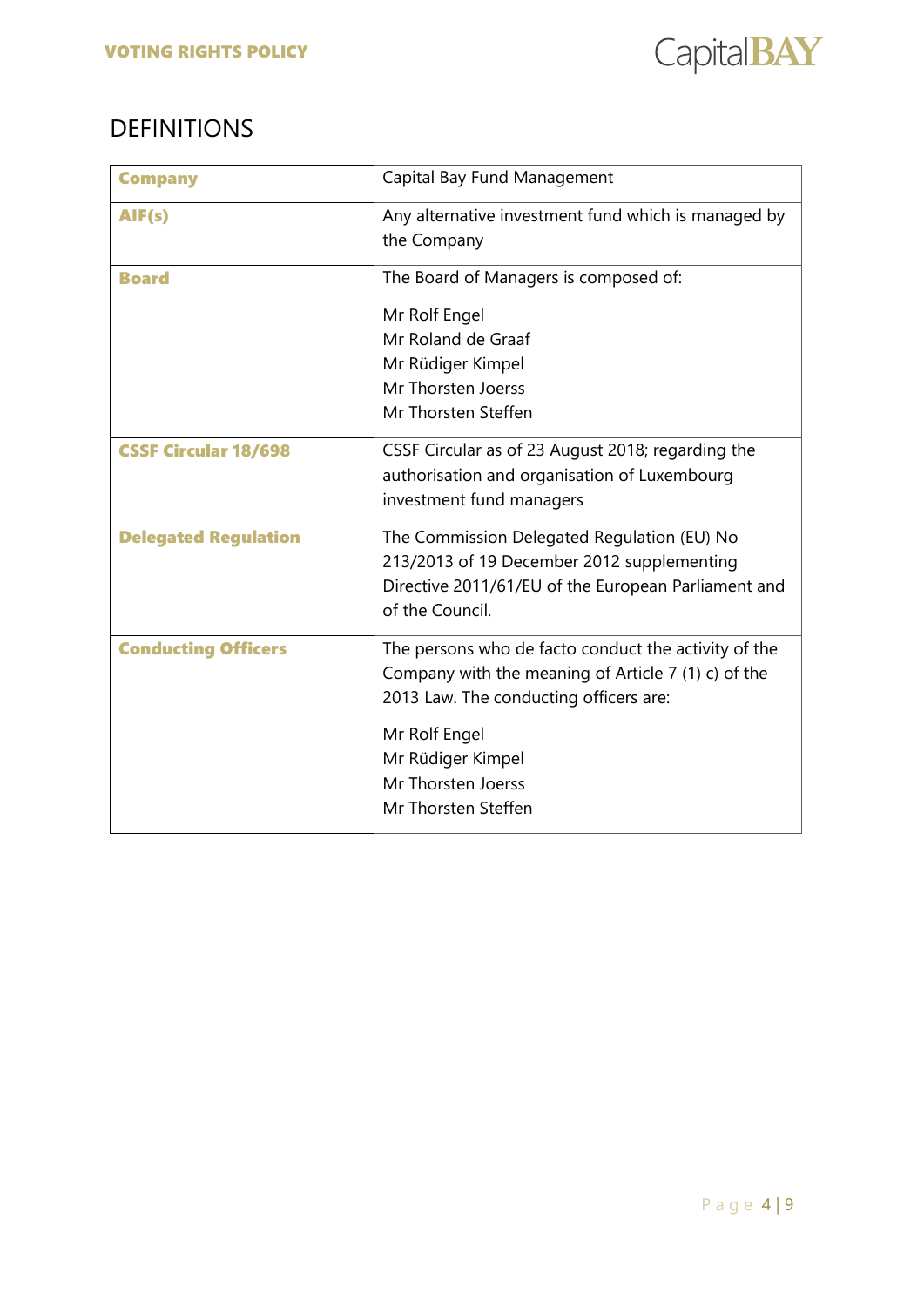

## <span id="page-4-0"></span>**OBJECTIVES**

The purpose of the Voting Rights Policy is to fulfil the requirements of Article 37 of the Commission Delegated Regulation (EU) No 231/2013 of 19 December 2012 supplementing Directive 2011/61/EU of the European Parliament and of the Council on alternative investment fund managers with regard to exemptions, general operating conditions, depositaries, leverage, transparency and supervision (the "AIFM Regulation").

The Policy lays down the principles guiding the Company in exercising the voting rights attached to assets held in the AIF's portfolios under its management.

The Policy shall allow the Company to preserve the interests of the AIF(s) and its investors and ensure, that the manner in which the assets are voted on, is both in the best interest of the value of the investment and in adherence to the investment policy of the AIF(s).

Furthermore, the Company safeguards that the standards set out in this Policy should be flexible with the aim to correspond to the amendments in the AIF(s)' Investment Policy and any other developments.

## <span id="page-4-1"></span>**SCOPE**

The Policy applies to the full range of alternative investment funds ("AIF") for which the Company acts as an AIFM.

## <span id="page-4-2"></span>EXERCISING VOTING RIGHTS

The Company shall develop adequate and effective strategies for determining when and how any voting rights held in the AIF(s) portfolios it manages are to be exercised, to the exclusive benefit of the AIF concerned and its investors.

The Company shall establish and periodically review a minimum percentage holding under which it has deemed that it is in the best interest of the Investors not to exercise its voting rights.

The strategy referred to above shall determine measures and procedures for:

- a) monitoring relevant corporate actions,
- b) ensuring that the exercise of voting rights is in accordance with the investment objectives and policy of the relevant AIF(s),
- c) exercising of the voting rights if deemed appropriate, and
- d) preventing or managing any conflicts of interest arising from the exercise of voting rights.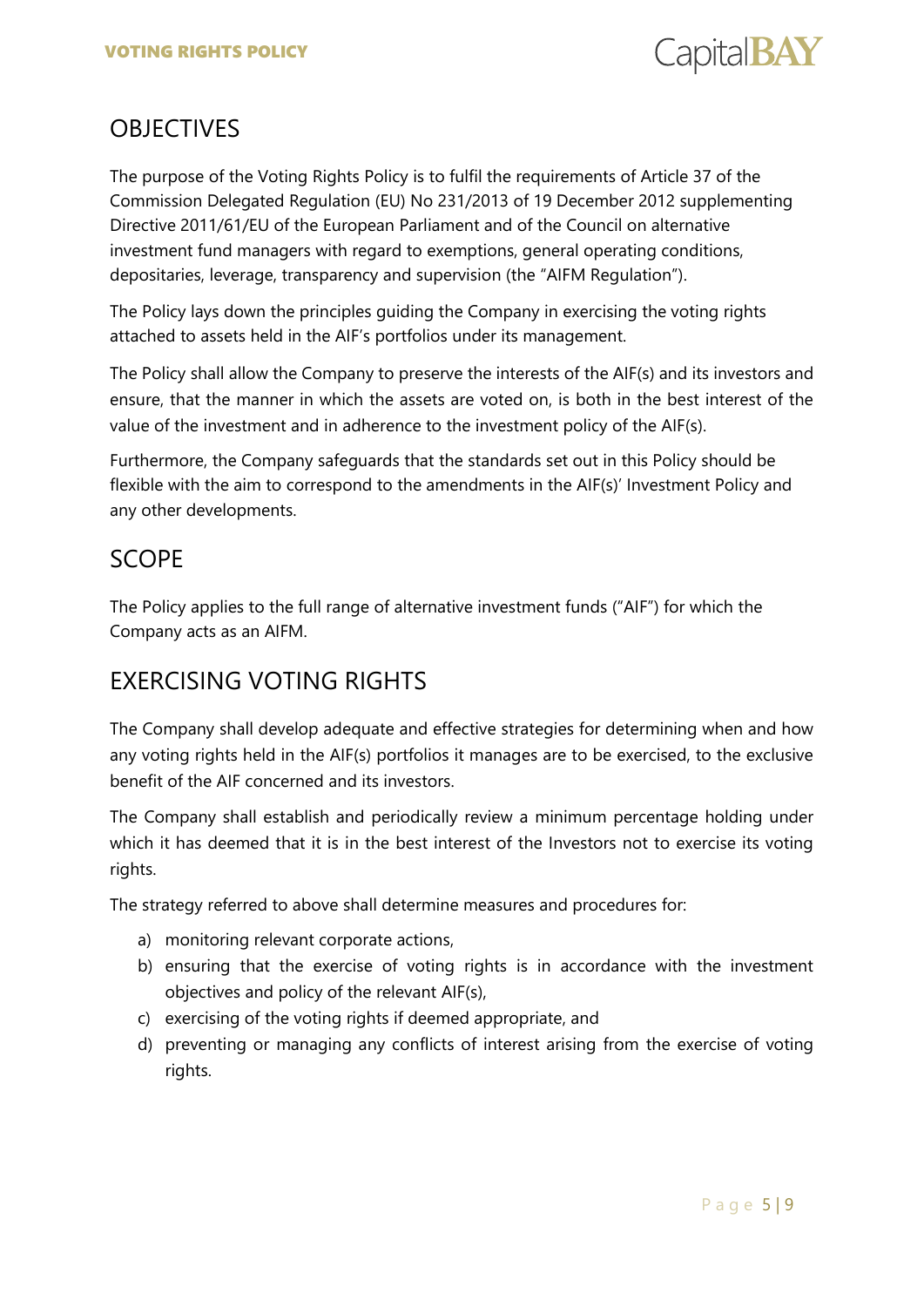Capital **BAY** 

## <span id="page-5-0"></span>PRINCIPLES OF VOTING RIGHTS

In every case where voting rights are exercised, the Board shall delegate a representative, giving the latter voting instructions coherent with the following principles:

- **Corporate Governance**: the Company will generally vote in favor of the management's proposed directors in uncontested elections. For contested elections, the Company will vote for candidates that, in his opinion, best serve the interests of the concerned AIF(s). The Company will oppose to the appointment of any director whom the Company or the Company himself considers as unsuitable on the basis of his experience or qualifications.
- **Takeover Defense and Related Actions**: all proposals will be reviewed on a case by case basis, taking into consideration elements such as the profitability and the best interest of the AIF(s).
- **Mergers/Acquisitions**: all proposals will be reviewed on a case by case basis, taking into consideration elements such as the profitability and the best interest of the AIF(s).
- **Directors/Managers compensation**: the Company believes that the directors/managers compensations (*including bonuses and other extraordinary incentive provisions*) are part of the ordinary business and will generally vote in favor of directors/employee compensations at the level of underlying companies. The Company shall take into consideration the economic position of the security issuer and the rationale behind the relevant directors/managers compensation proposals when deciding how to vote on any such matter.
- **Capital Structure**: in the absence of unusual circumstances, the Company will vote in favor of proposed increases in authorized capital. Any proposal which involves the issuance of preferred shares or which gives the directors/managers of the security issuer the authority to assign disproportionate voting rights at the time the securities are issued will be subject to reinforced review prior to approval. When deciding how to vote on any proposed restructuring or recapitalization, the Company shall consider whether the proposed action is the best means of enhancing value for the sub-fund holding the securities and will positively affect the security issuer's long-term prospects.
- **Compliance with investment objective / policy of the AIF**: as anticipated, the Company, when exercising voting rights in relation to assets held by the AIF(s), shall always exercise such voting rights in compliance with the investment objective and policy of the relevant sub-fund.

The Company mandate systematically to implement the same measures and procedures for the AIF(s) managed by third party investment managers and always retain the right to instruct or advise on how to vote.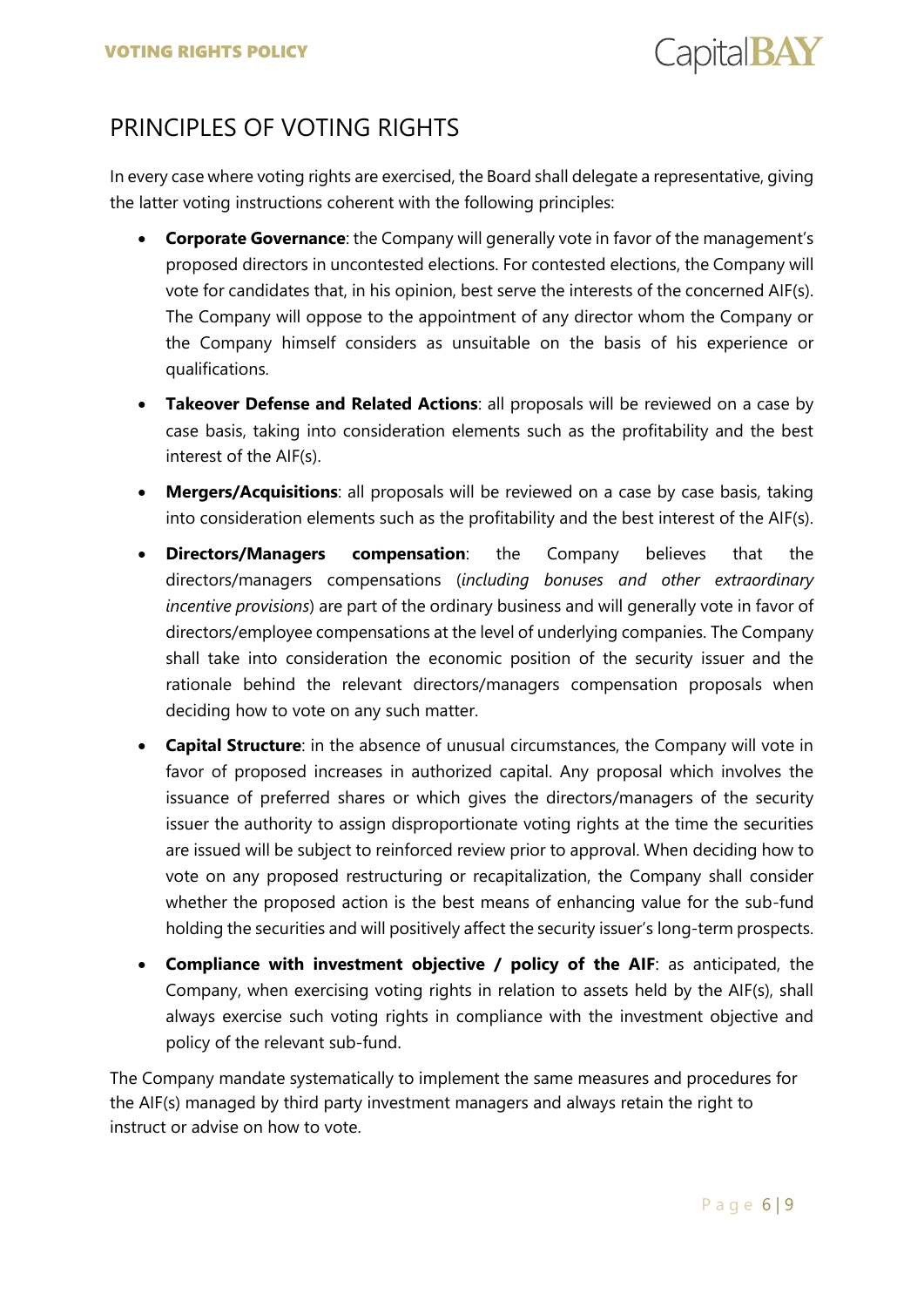

## <span id="page-6-0"></span>GENERAL VOTING PROCEDURE AND METHODS

Investments will be held indirectly through a series of entities themselves held through one or more intermediate holding vehicles established by the AIF. Together with the support of legal and tax counsel, the Company may advise on the appropriate structures to be put in place by the AIF. Thus, the AIF always keeps, directly or indirectly, the control on all the structure. In any case, the Company shall closely monitor that the vote done in the general meetings of the series of entities through which the investment is done follows its own convictions, on a grounded basis and in line with the AIF's investment objectives and always with the investors' interests in mind.

Furthermore, the Company as responsible AIFM will apply the following general principles when practising voting rights.

#### <span id="page-6-1"></span>Capital measures

The Company generally approves changes in the investments' capital structures if they have no negative consequences for the investors of the AIF.

#### <span id="page-6-2"></span>Governing bodies

A vote for changes to the Governing Bodies is only considered in the following cases:

- Decline of performance
- Significant doubts about the competences of the Governing Bodies
- Legal Compliance failure or other severe misconduct

#### <span id="page-6-3"></span>Disposals and acquisitions

The Company will look at disposals and acquisitions on a case by case basis. Only if enough information exists and the process is in line with the interests of the investors will the Company vote in favour of a merger or takeover.

#### <span id="page-6-4"></span>Reporting

If there is a lack of validity of the reports, the Company will abstain or vote in exceptional cases against the particular agenda items. If the annual financial statements are not compliant with standard accounting rules, the company will vote against their acceptance.

### <span id="page-6-5"></span>Conflicts of interest

The Company will prevent or manage any conflicts of interest arising from the exercise of voting rights according to its Conflict of Interest Policy.

#### <span id="page-6-6"></span>Process

Voting rights decisions are taken by the Board of the Company and are to be approved by the Board of the AIF. The process must be documented in a written form.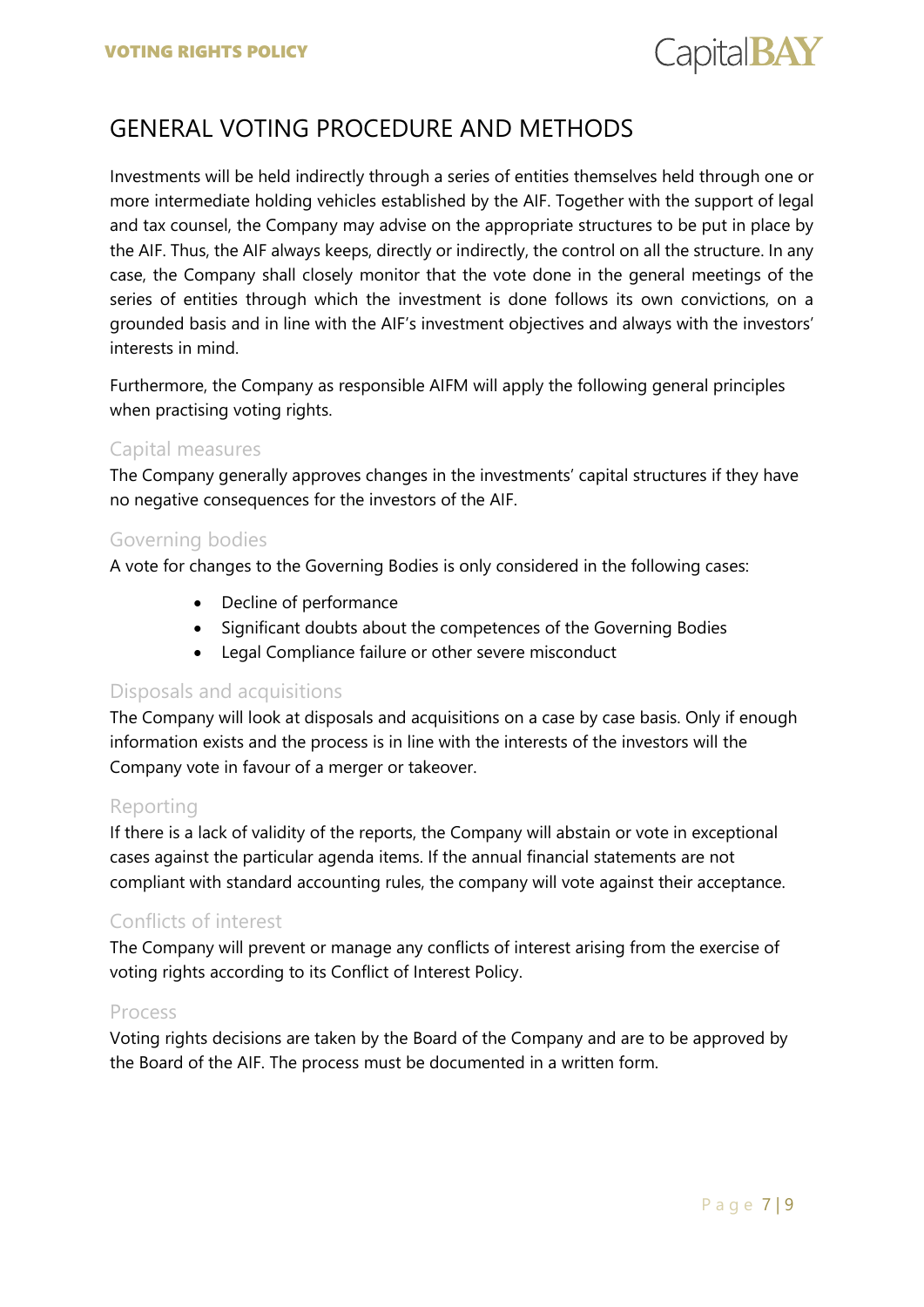

## <span id="page-7-0"></span>DISCLOSURE OF THE VOTING RIGHTS POLICY TO INVESTORS

A summary description of the Policy and details of the actions taken on the basis of this Policy shall be made available to any person, who can justify a genuine interest in the AIF(s), on their request.

The Company keeps the latest version of this Voting Rights Policy at the Company's registered office. It can be made freely accessible to shareholders and investors. Requests to that effect should be sent:

#### **By letter to the following address**:

Capital Bay Fund Management 2, rue Jean Monnet L-2180 Luxembourg Grand Duchy of Luxembourg

#### **By Email to the following Email address**:

corporate@capitalbay.lu